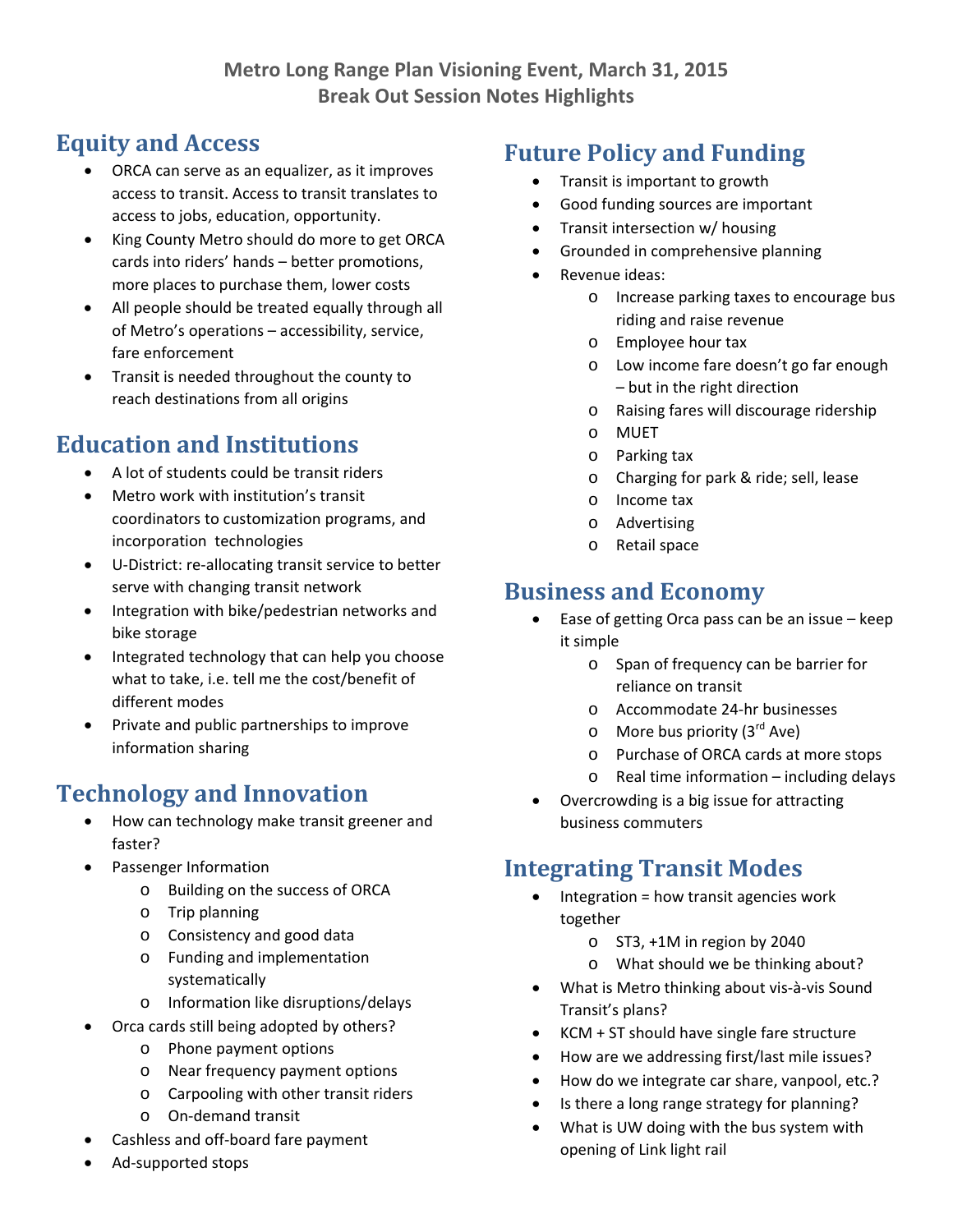### **King County Long Range Plan Community Visioning Workshop ‐ March 31, 2015 Breakout session flip chart transcription**

## Future Policy and Funding

- Transit important to growth
- Long range future
- Good funding sources important
- Unclear funding
- Transit intersection w/ housing
- Save our buses campaign
- Grounded in comprehensive planning
- Concerned about affordable housing, health of city; need to look at big picture
- What about income tax?
- Revenue ideas:
	- o Increase parking taxes
		- **Encourage bus riding**
		- Raise revenue
	- o Employee hour tax
	- o Low income fare doesn't go far enough but in the right direction
	- o Raising fares will discourage ridership
	- o MUET
	- o Parking tax
	- o Charging for park+ride; sell, lease
	- o Income tax
	- o Advertising
	- o Retail space
- Sales tax is unstable
	- o Not equitable
	- o Want better info on finances
	- o Is bus ride \$10
	- $\circ$  We need more park and rides  $\rightarrow$  park and rides are full
		- **No access after early morning**
	- o Pricing p=r as idea
	- o Balance between appropriate price + discouraging riders
	- o Can it be more efficient?
- International best standards for funding?
- Make ORCA cards free, pay for decorative cards

## Integrating Transit Modes

- $\bullet$  Integration = how agencies work together
	- o ST3, +1M in region by 2040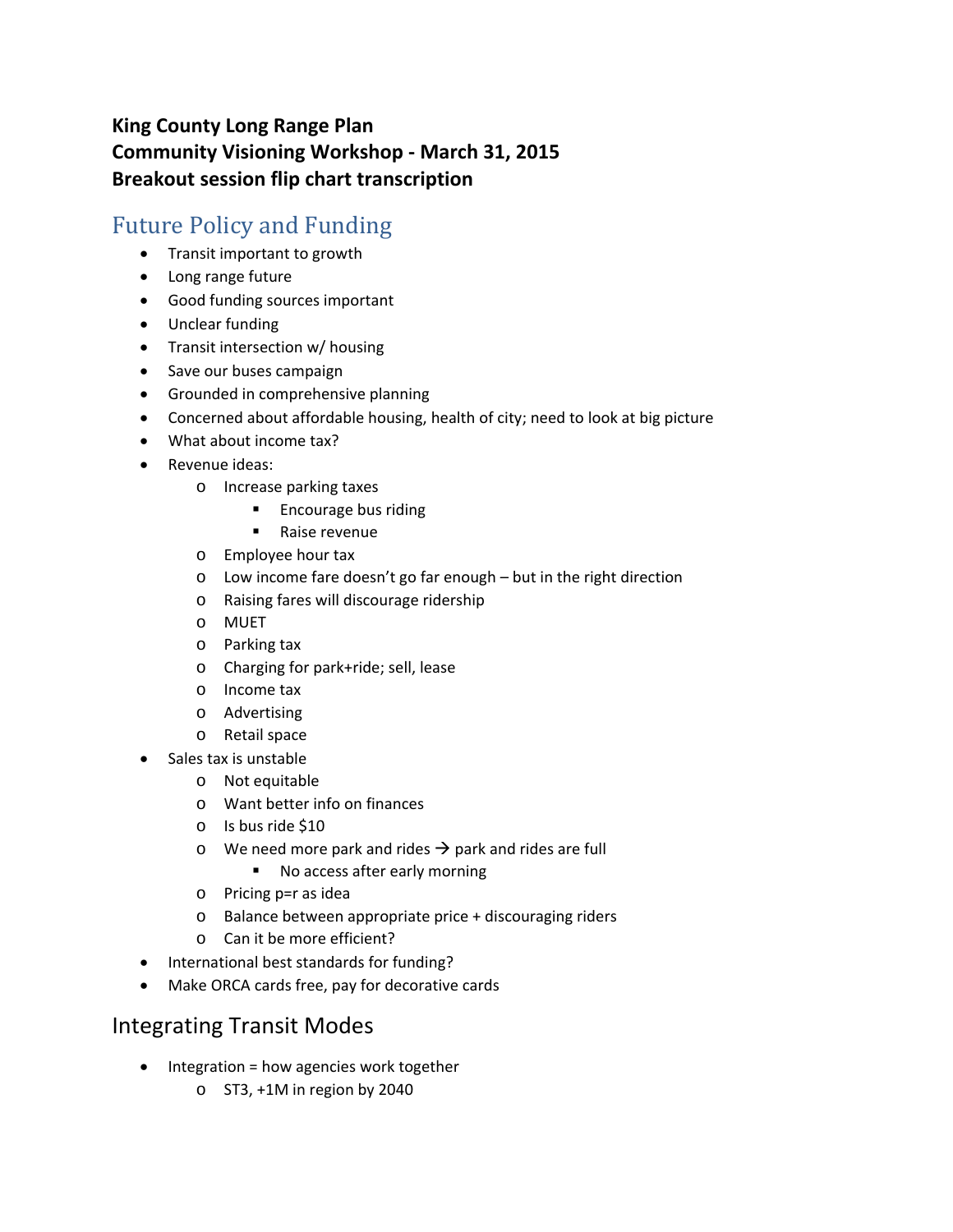- o What should we be thinking about?
	- **Strategies?**
	- **Goals?**
	- $Etc.$
- What is Metro thinking about vis‐à‐vis Sound Transit's plans?
- KCM + ST should have single fare structure + interface
- Why are there two transit orgs?
- 4 transit agencies in region there should be one. Need to tie better to land use.
- Is there a long range strategy for planning?
- Is there a process for simpler branding (e.g., RapidRide, ST, KCM, etc.?)
- Integration is reciprocal
- Remember that not everyone has a smart phone in usability
- How are we addressing first/last mile issues?
- How do we integrate car share, vanpool, etc.?
- How do agencies address forecasting of ridership?
- How are we addressing transit dependents outside of typical transit areas?
- How are we planning beyond office workers?
- Here: not a seamless system (vs. Europe), frequency is low, loading speed is slow
- What are the obstacles to integrating ST, KCM, etc.?
	- o Communication with the population
- What is UW doing with the bus system with opening of LRT?
- What is the relationship of tolling to transit?

# Technology and Innovation

- Passenger Info
- Shared Transportation
- Payment Systems off vehicle payment system
- How can technology make transit greener and faster?
	- o Electrifying Transit Buses with batteries or other sources
- Trip Planning
	- o Checking multiple sources
	- o Real‐time information
	- o Electronic readers
- Technology Overload
	- o Puget Sound trip planner app
	- o Specific apps may give you info quicker
- Transit signal priority
- Passenger Information
	- o Building on the success of OBA
	- o Trip planning
	- o Consistency and good data
	- o Funding and implementation systematically
	- o Information like disruptions/delays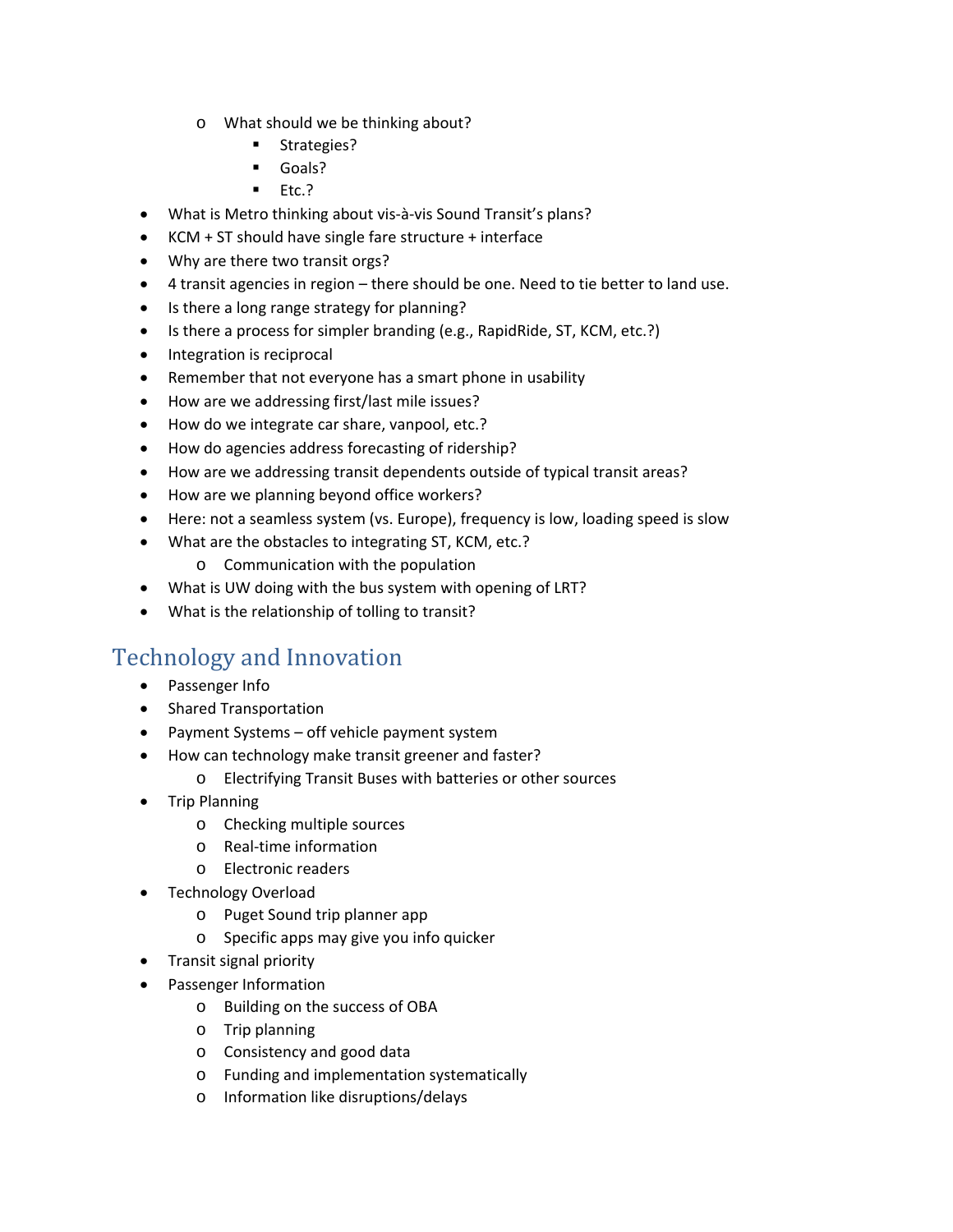- Integration between modes
- Route planning to determine when/where people are going
- Security and privacy
	- o Aggregating data to determine trip patterns
	- o Linking sensitive sources of data
- Origin and Destinations
- Orca cards still being adopted by others?
	- o Phone payment options
	- o Near frequency payment options
	- o Carpooling with other transit riders
	- o On‐demand transit
- Electric shuttle systems to solve last mile
- Cashless and off-board fare payment
- Ad-supported stops
- Location-based passenger information for disruptions
- Screens at stations with real-time information
	- o Includes ad‐based revenue
- Bus transfers at stops

## Education and Institutions

- Access to education
- **•** Sustainability
- Parking on campus
- Connections
- Students don't live on campus
- Most educational institutions don't have enough housing for all students
- A lot of students could be transit riders
- This part of conversation was about how do we get those students who aren't riding transit to start? This led us to the topics of information sharing, technology, fares, managing parking on campus
- Cuts on Eastside in local routes hurting the students
- Subsidized bus fares for students
- Other transit options:
	- o Vanpool
	- o Ridematch
- Students often have economic constraints
- Orca lift
	- o More assistance is needed
	- o More awareness
- Introduce programs to attract ridership
- Metro working with institutional transit coordinators
	- o More customization of programs
	- o Incorporation of technologies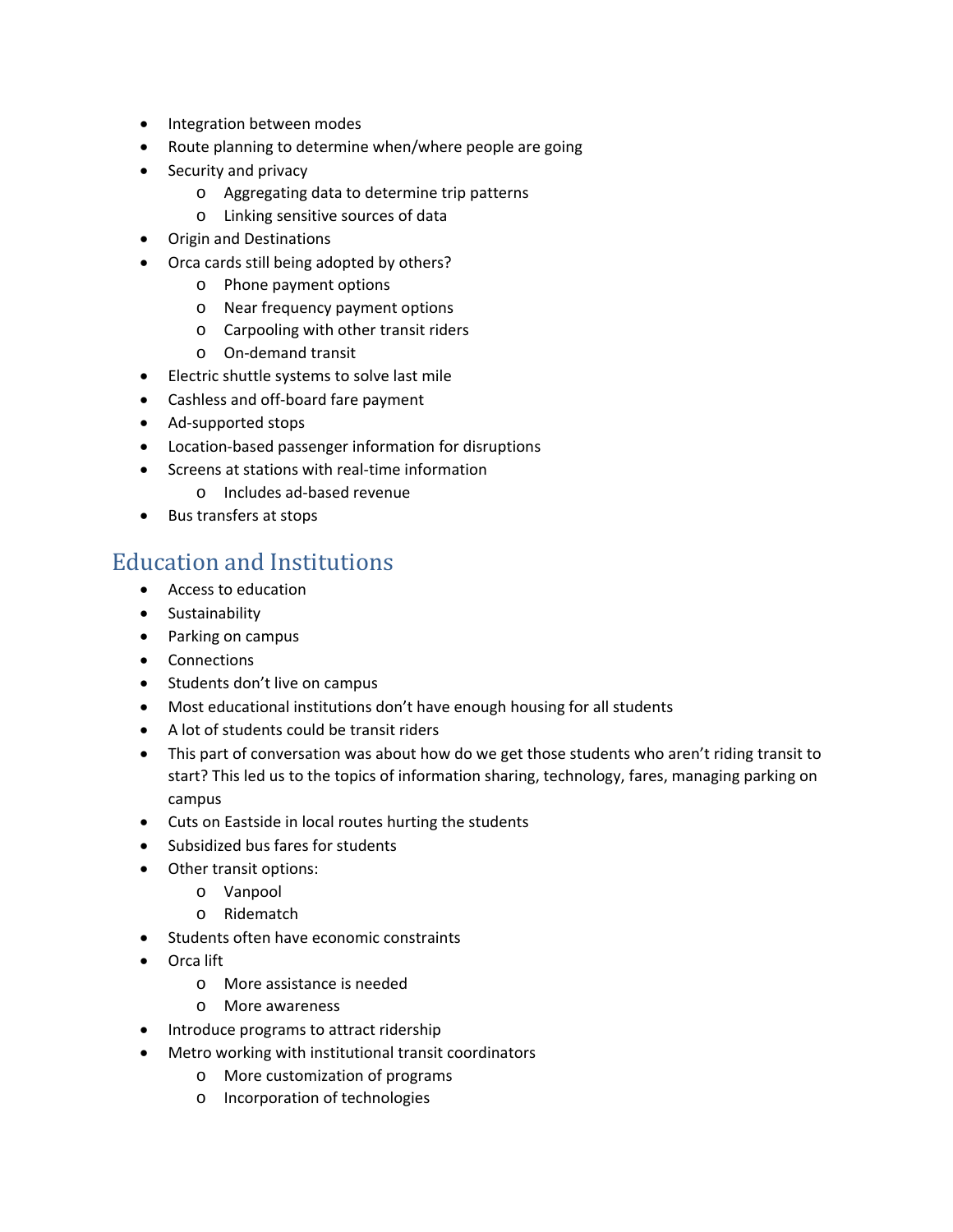- Since information sharing, BC has 17% decrease in SOV trips
- U-District: re-allocating transit service to better serve with changing transit network
- Integration with bike/pedestrian networks
	- o Bike storage
- Sharing the road
- Technology
	- o Tell me the cost/benefit of different modes
- Integrated technology that can help you choose what to take
- Private and public partnerships to improve info-sharing
- Concurrency planning between different institutions to support future growth

## Equity

*Take aways*

- *ORCA can serve as an equalizer, as it improves access to transit. Access to transit translates to access to jobs, education, opportunity.*
- *King County Metro should do more to get ORCA cards into riders' hands – better promotions, more places to purchase them, lower costs*
- *All people should be treated equally through all of Metro's operations – accessibility, service, fare enforcement*
- *Transit is needed throughout the county to reach destinations from all origins*
- $\bullet$  Transit for all pathway to opportunity
	- o Provides access to jobs, education, etc.
- More dedicated routes to medical facilities
	- o Additional service to medical facilities? Include medical facilities as part of a route that may have other destinations
- Different treatment for different people
	- o Fare enforcement light rail
	- o Equal treatment for all
- Services should be available to and used by all
- ORCA LIFT is a great program need more of these
	- o Marketing & outreach needed to educate about its availability; only certain agencies distributing – better access needed
- Why is a picture needed on disabled card?
	- o Why is it more likely to be abused than regular cards?
- More promotion of ORCA card ability to link multiple systems; reduce minimum purchase requirement
- More service/network for non-commuters
- Fare system fare more commensurate w/ length of trip similar to Link ‐ tap on/tap off
- Use of ORCA cards for infrequent riders/visitors
- Convenience & energy needed to utilize the system multiple transfers needed, more frequent service needed
- Not enough service over-crowded buses on popular routes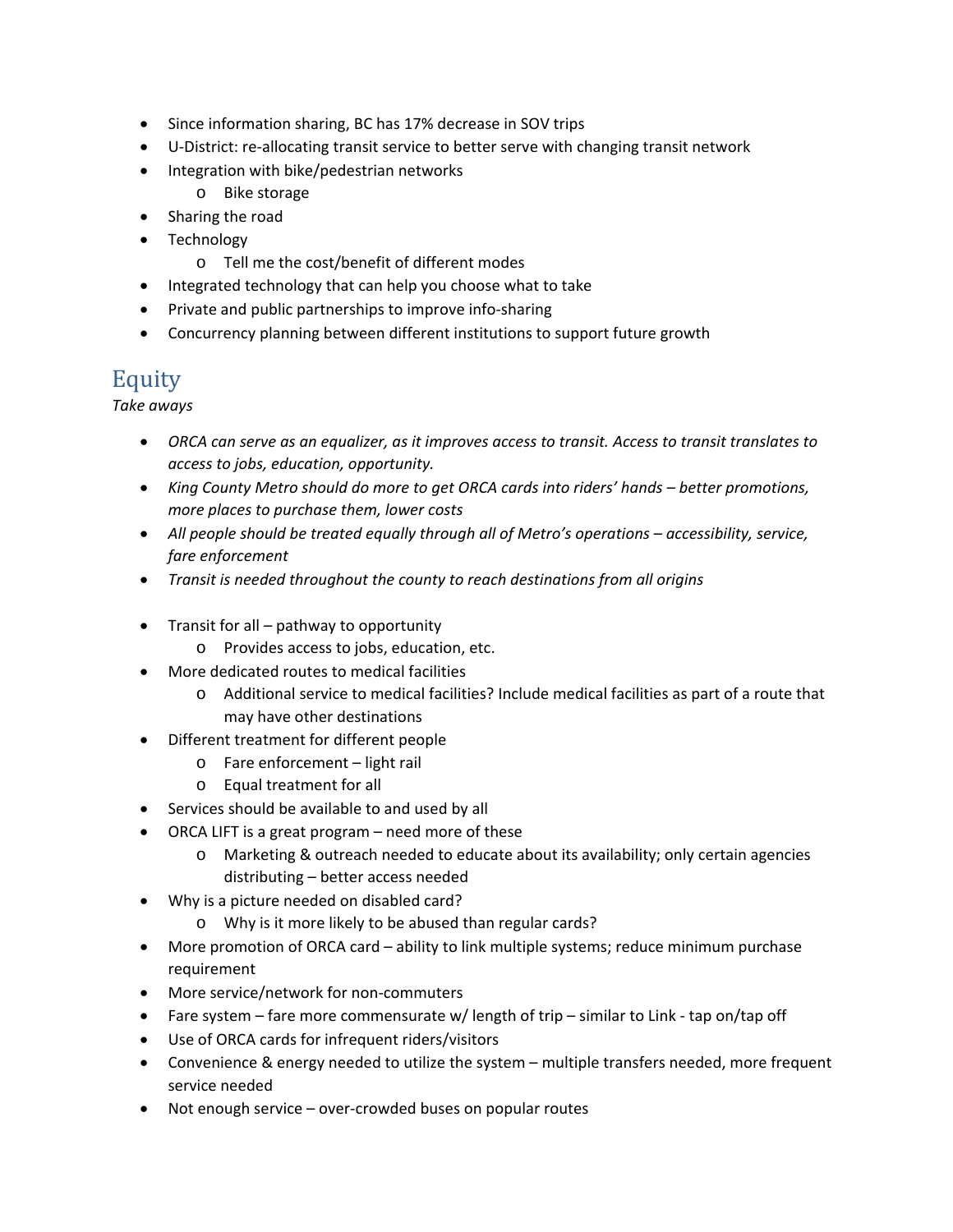- Nicer buses serve the eastside
- Preference for a flat rate
- Service to health care, proximity to affordable housing
- Need for an all-day network
- Terminology used for ORCA "e‐purse" "Puget pass" what do they mean?
	- o Not all people use the traditional banking methods
- ORCA is not exciting needs more marketing; make it more interesting
- Metro working with regional partners to promote non-motorized travel & ensure safety
- East-west connections are challenging ability to reach destinations
- Ability to connect between south and east King County
- Disability programs make a significant difference makes transit affordable
	- o Promote LIFT program
	- o Better information about available services
- Affordable rates for health care patients
- Non-profits should invest in the community
- Fares ORCA
	- o Use
	- o Availability
	- o Promotion
	- o Equal treatment
	- o ORCA can serve as an equalizer for transit service
		- One regional card for all
- How can ORCA get into the hands of more people?
	- o Success stories from other places?
	- o How can Seattle be a model?

### **Business and Economy**

- Employer benefits
	- o Subsidized transit pass
	- o Opportunity with large employers (First Hill)
	- o Ease of getting Orca pass can be issue keep it simple
- Transit access
	- o Span of frequency can be barrier for reliance on transit
	- o Access to non‐downtown job centers
	- o Enforcement an issue with bus lanes (Aurora)
	- o Accommodate 24‐hr businesses
	- $\circ$  More bus priority (3<sup>rd</sup> Ave)
	- o Crowding (bus) at stops can be an issue at peak
	- o Purchase of Orca cards at more stops
	- o Real time information incl. delay
	- o Email updates useful, but can also cause their own jams
		- **Push notifications via app?**
	- o Fare policy gradation for small businesses and small non‐profits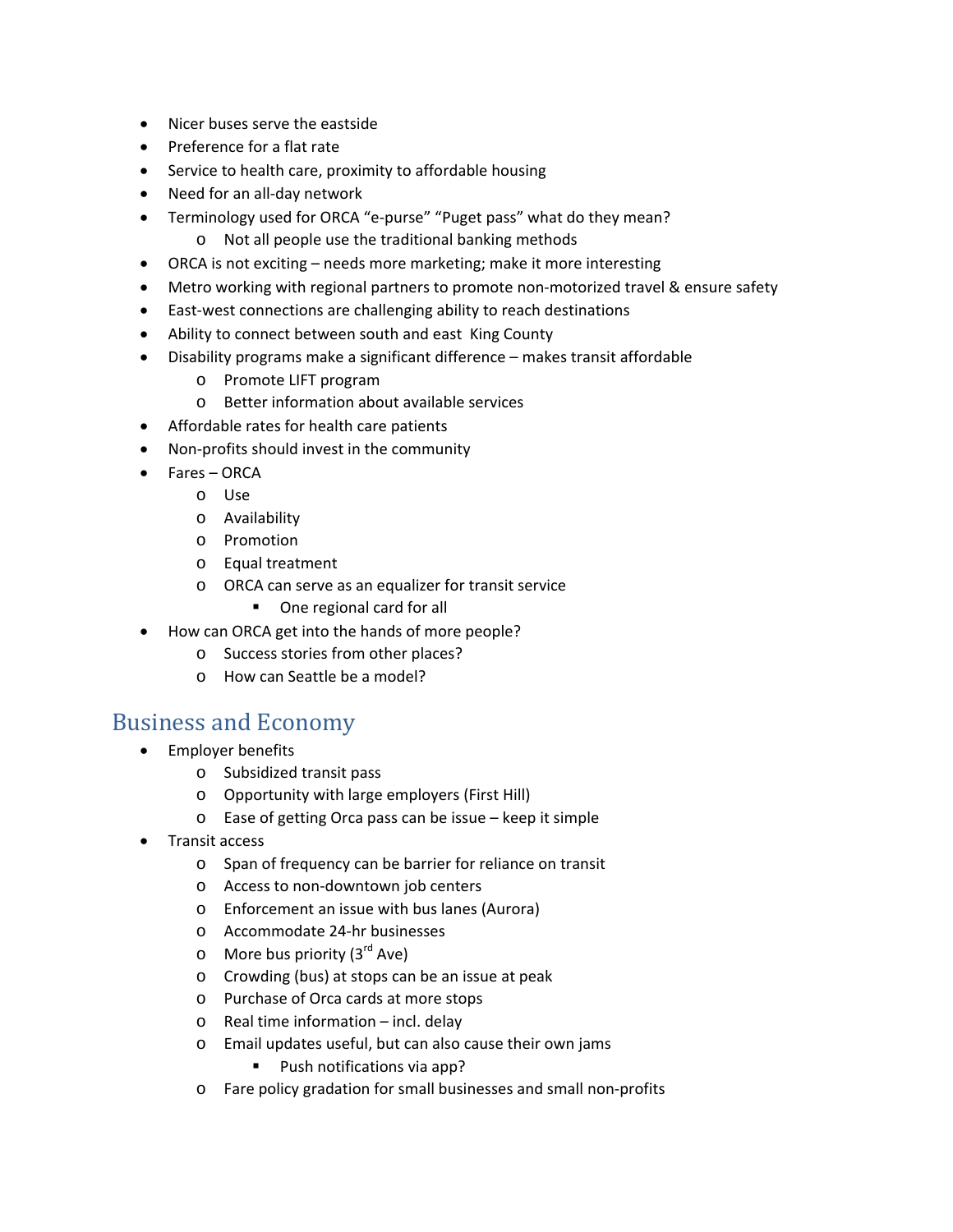- o How econ. Dev. On South Seattle
	- **Light rail**
- Overcrowding is a big issue
	- o Also for attracting business commuters (hard to do work on RR when standing room only)

## Transit as an Equalizer: Orca Technology & Integration

- Smart cards if fares are equitable
- Transparent/creative
- Access to education can be a barrier
	- o How can tech an incentive
	- o Transit <‐> other modes?
- Invent services (pronto) for Last Mile
- **•** Transit help employers help employees
- Help employees make an active option in other hours (non-peak)
- Frequent network
	- o Integrate with other options
- Last mile other options shared vehicles/G.R. Home
- Best exp. Of technology
	- o What are our problems <‐link‐> to tech solutions
		- **Tech just tools**
- Metro/St Integration
	- o How do other cities adapt to new transit
		- Big investment  $\rightarrow$  more opportunity integrated
	- o Total network frequent
- Realistic funding sources?
- Through land development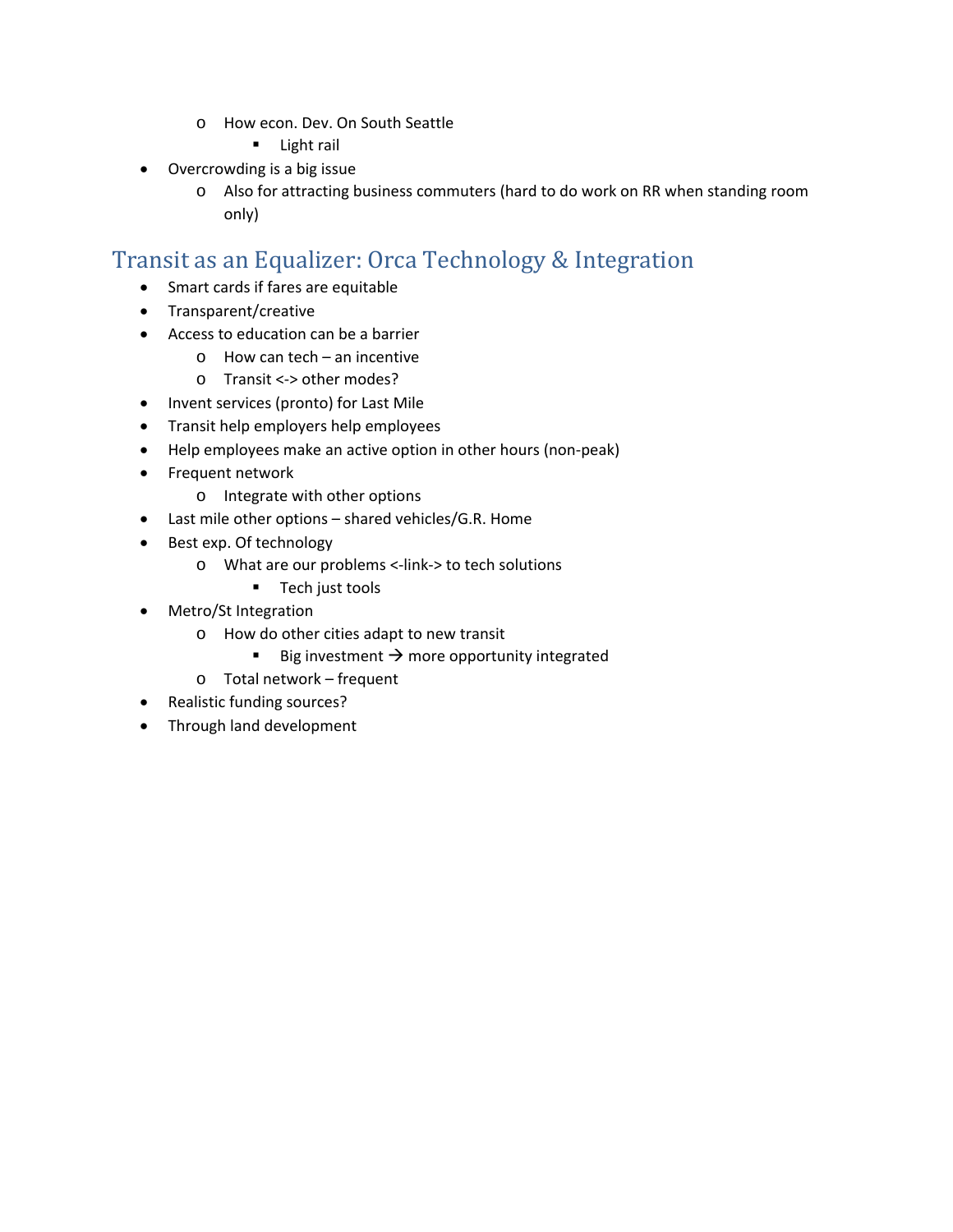Level of Detail Included in the Plan 3/9/15

### **What is Metro's Long Range Plan?**

Metro's Long Range Plan will present a shared vision for a future public transportation system that gets people where they want to go and helps our region thrive. The plan will describe an integrated network of transportation options, the facilities needed to support those services, and the financial requirements for building the system. It will be developed in close coordination with Sound Transit and other transportation agencies.

#### **Background:**

**Metro is significant now and in the future:** Metro transit is the largest transit agency in the county today with almost 80 percent of the boardings in King County. Even with the growth of light rail, Metro's buses are expected to continue to carry the majority of transit boardings in 2040.

**Population and Employment Growth:** The region's population will grow by 30 percent but there is projected to be only about a six percent increase in roadway lane miles. Transit will be important to maximizing the transportation infrastructure we already have.

**Sound Transit is expanding:** The region is investing in light rail services that will be an important high capacity transit facility. A well‐integrated bus network is critical to maximizing the region's investment in light rail.

**The region is planning for transit expansion:** The regional growth and transportation plans rely on transit to meet a larger share of the travel demand from all sources.

**Transportation demands are changing:** The purpose of transit is to connect as many people to as many places as often as possible. As travel demand increases, transit is an important part of ensuring that people of all abilities can continue to affordably get where they want to go in a reasonable amount of time.

#### **Purpose:**

**Present a shared vision for transit in King County:** Metro's long range planning process is necessary to arrive at a shared vision for transit across King County. The resulting plan will illustrate how Metro and other transit providers will be integrated to meet the needs of King County communities, and provide a road‐map for jurisdictional investments in transit infrastructure.

**Present a roadmap for King County actions:** The long range plan will identify the necessary actions King County will need to take to realize its part of the shared vision.

**The Plan will be integrated:** Working with transportation partners including WSDOT, ST, other transit providers and cities, the long range plan will illustrate how King County can maximize the current transportation infrastructure.

**Plan for how to accommodate growth:** Working with other agencies and jurisdictions, the long range plan will help the county accommodate the projected population and employment growth. In addition to establishing the long range vision, the plan will include some phasing information to show how Metro will realize the county's long-term transit vision. Planned service networks and capital requirements for 2025 and 2040 will be included, and the general trend in service growth will be described in 5 year increments.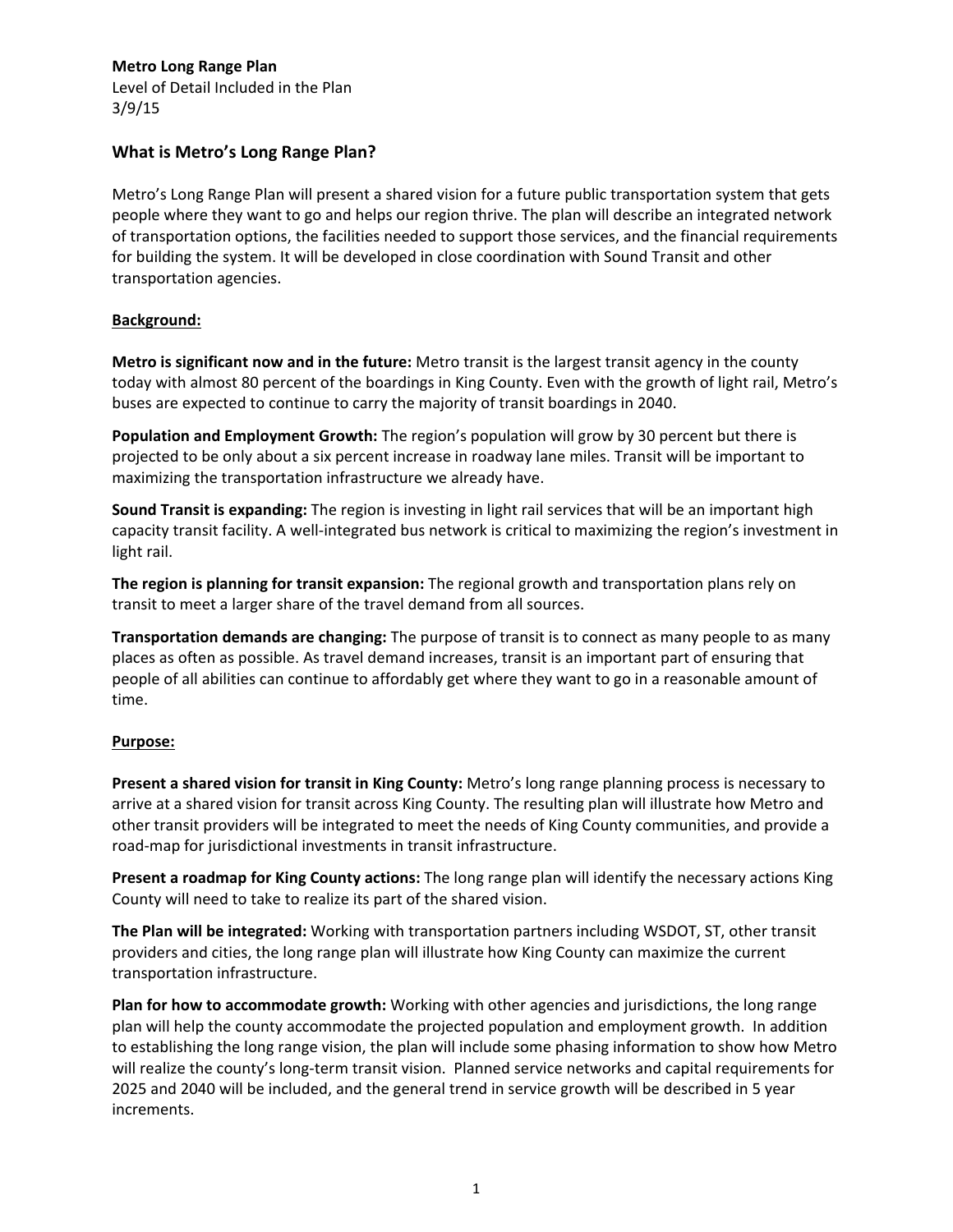Level of Detail Included in the Plan 3/9/15

#### SERVICE

**CONNECTIONS:** The Long Range Plan will describe a proposed transit service network that connects communities across King County to the variety of opportunities and destinations within King County. **ACCOUNTABILITY:** In addition to meeting transportation demand, the proposed service networks will be evaluated using measurable objectives to make sure public transportation investments add economic, social, and environmental value.

**PARTNERSHIPS:** With the transit service network defined, the long range plan will facilitate transit supportive development, and help jurisdictions and developers know where they can best take advantage of the mobility transit provides. The transit service network will maximize the existing transportation capacity and enable the region to address increased travel demand, and be well‐ integrated with the plans of other local transportation providers, including Sound Transit.

**ECONOMIC GROWTH:** The service network will describe how improvements to public transportation will expand the region's capacity to move people, goods, and services.

| <b>SERVICE ALTERNATIVES</b>              | Detail in LRP | Comments                                                                                         |
|------------------------------------------|---------------|--------------------------------------------------------------------------------------------------|
| Connections and transportation<br>demand |               | Describe how public transportation connects<br>communities across King County and meets          |
|                                          |               | transportation demand, geographic coverage,                                                      |
|                                          |               | social equity; base travel demand and highway                                                    |
|                                          |               | capacity forecasts on existing regional models;                                                  |
|                                          |               | describe integration of Metro's network with                                                     |
|                                          |               | the plans of other transportation providers,                                                     |
|                                          |               | not limited to Sound Transit                                                                     |
| Frequent network                         |               | Map the frequent network county wide;                                                            |
|                                          |               | generally describe characteristics of frequent                                                   |
|                                          |               | network including service frequency and span                                                     |
| RapidRide network                        |               | As a subset of frequent network; describe                                                        |
|                                          |               | specific corridors for implementation of transit                                                 |
|                                          |               | priority and enhanced passenger facilities                                                       |
|                                          |               | included in RapidRide program                                                                    |
| Peak network                             | $\bullet$     | Describe role of peak network in meeting                                                         |
|                                          |               | service needs; indicate major                                                                    |
|                                          |               | origin/destination pairs where such network is                                                   |
|                                          |               | warranted                                                                                        |
| Coverage network                         | $\bullet$     | Describe general service characteristics and                                                     |
|                                          |               | contribution to overall service mix; illustrate                                                  |
|                                          |               | the extent to which the coverage network                                                         |
|                                          |               | meets the transportation needs of individual                                                     |
|                                          |               | communities                                                                                      |
| Alternative services                     | $\bullet$     | For alternative services such as vanpool,                                                        |
|                                          |               | rideshare, community shuttles, etc., describe<br>role of alternative services in service mix and |
|                                          |               | conditions under implementation of                                                               |
|                                          |               | alternative services are warranted                                                               |
| Paratransit                              | $\bigcirc$    | Relate the provision of paratransit services                                                     |
|                                          |               | federal requirements governing accessibility to                                                  |
|                                          |               | the fixed-route network.                                                                         |
|                                          |               |                                                                                                  |

 $\bullet$  significant detail provided in the plan  $\bullet$  moderate detail  $\circ$  general agency direction  $\otimes$  not included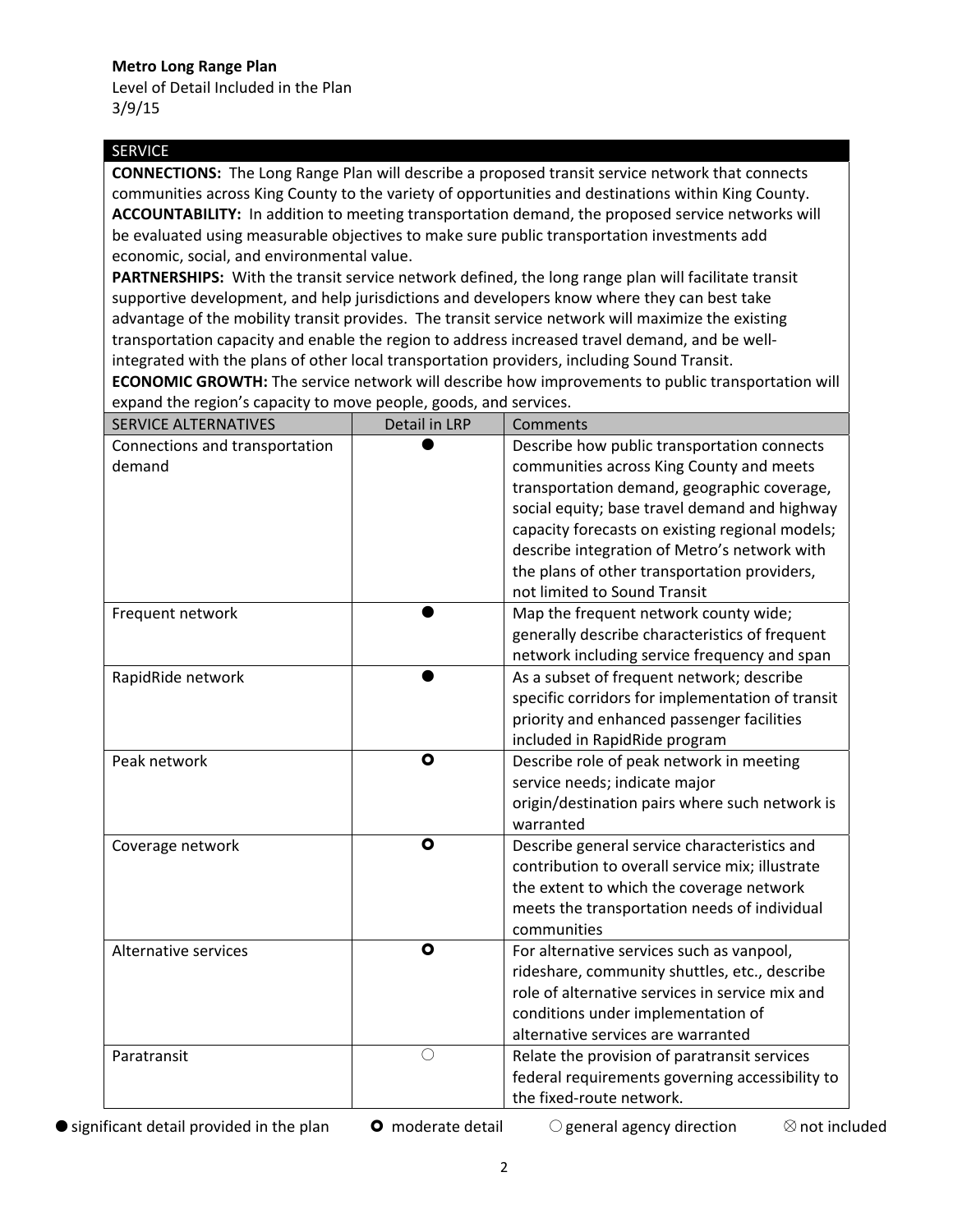Level of Detail Included in the Plan 3/9/15

#### CAPITAL

**CONNECTIONS:** The identified service network will require an expansion of our existing capital facilities in order to ensure connections can be made.

**ACCOUNTABILITY:** The first capital priority will be to maintain necessary facilities in a state of good repair. Proposed new capital facilities will be evaluated using measurable objectives to make sure the investments add value.

**PARTNERSHIPS:** The current transportation infrastructure and new capital investments will be maximized to address congestion. New corridor investments will be compatible with planned investment by other jurisdictions in transit priority or other key transportation infrastructure.

**ECONOMIC GROWTH:** In order to be responsive to changing travel demand and customer expectations, the long range plan will identify potential new capital initiatives and key transit infrastructure projects that will be necessary to keep transit moving quickly and efficiently and maximize the public's access.

| <b>CAPITAL REINVESTMENT AND</b><br><b>MAINTENTANCE</b>                                                                                          | <b>Detail in LRP</b> | Comments                                                                                                                                                                                                                                  |
|-------------------------------------------------------------------------------------------------------------------------------------------------|----------------------|-------------------------------------------------------------------------------------------------------------------------------------------------------------------------------------------------------------------------------------------|
| State of good repair                                                                                                                            | $\bullet$            | Draw from existing Transit Facilities Condition<br>Assessment data to determine life-cycle of<br>existing infrastructure and the capital needs<br>required to keep existing facilities functional                                         |
| <b>FLEET</b>                                                                                                                                    | Detail in LRP        | Comments                                                                                                                                                                                                                                  |
| Fleet size by vehicle size                                                                                                                      |                      | Identify a standard/artic coach ratio in order<br>to determine base capacity, meet passenger<br>volume needs, and address layover<br>requirements                                                                                         |
| Fleet mix by propulsion type                                                                                                                    | $\bigcirc$           | Describe how the fleet mix will evolve to meet<br>county environmental policies, but not identify<br>future fleet technologies                                                                                                            |
| Trolley network location                                                                                                                        | $\bullet$            | Identify corridors for trolley network<br>expansion                                                                                                                                                                                       |
| Trolley fleet size                                                                                                                              |                      | Estimate the size of trolley fleet in order to<br>determine base capacity and other trolley<br>infrastructure needs                                                                                                                       |
| Alternative services and<br>rideshare fleet and bases:<br>vanpool, vanshare, shuttles,<br>paratransit, community access<br>transportation (CAT) | $\bullet$            | Project general increases in alternative<br>services fleet and base size required to meet<br>future transportation demand; identify<br>triggers that require new or expanded<br>maintenance or fleet distribution facilities and<br>bases |
| <b>BASES</b>                                                                                                                                    | Detail in LRP        | Comments                                                                                                                                                                                                                                  |
| Number of bases                                                                                                                                 |                      | Include capacity of future bases, types of<br>vehicles accommodated, and general location<br>of new bases (e.g. South KC, North KC,<br>Downtown, Eastside); identify facility needs<br>for NRV and Vanpool fleets                         |

 $\bullet$  significant detail provided in the plan  $\bullet$  moderate detail  $\circ$  general agency direction  $\otimes$  not included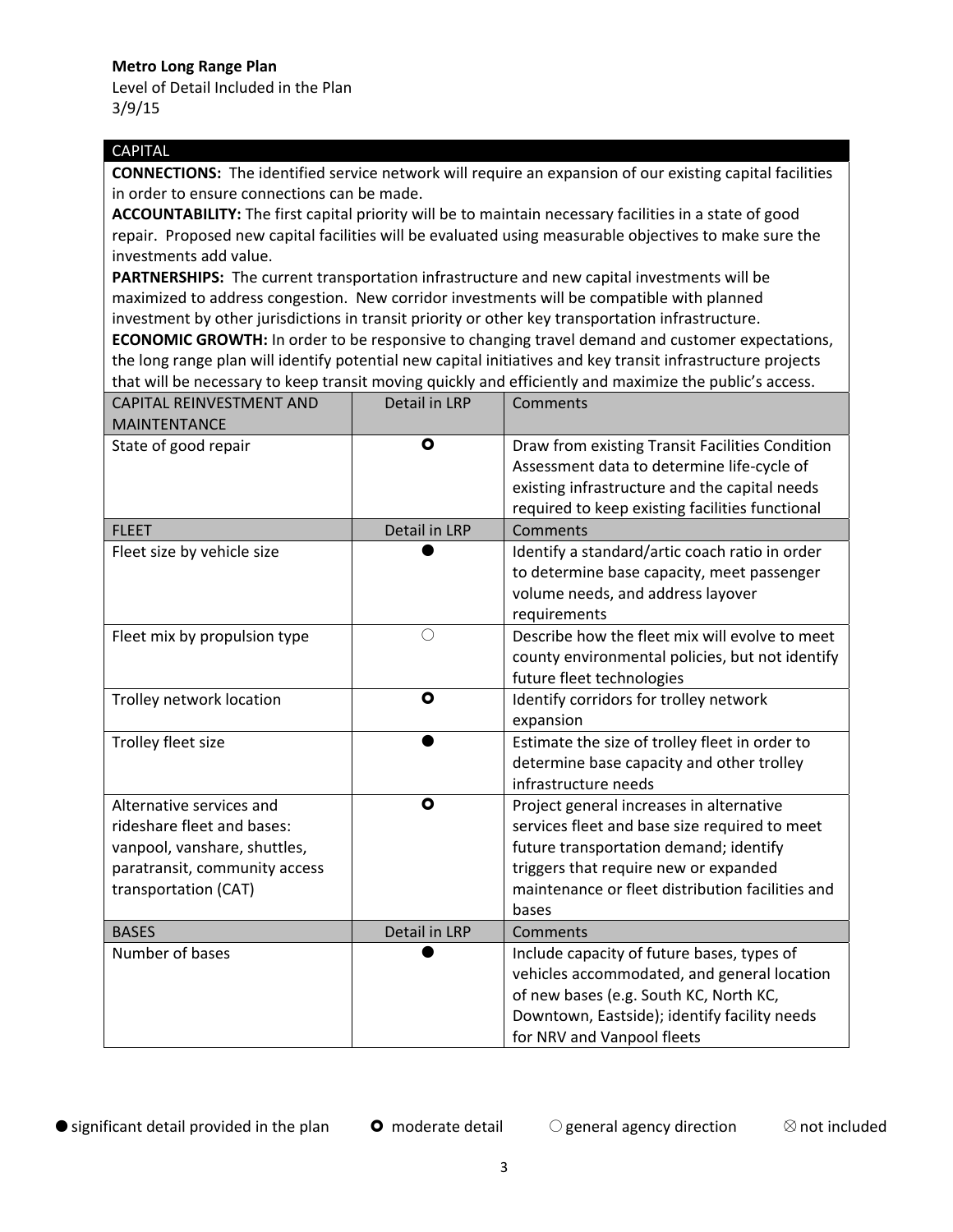Level of Detail Included in the Plan 3/9/15

| <b>SUPPORT FACILITIES</b>              | Detail in LRP | Comments                                          |
|----------------------------------------|---------------|---------------------------------------------------|
| Trolley Infrastructure                 |               | Identify facilities needs to support the size of  |
|                                        |               | the trolley network: e.g. substations             |
| Safety and security                    | $\bullet$     | Identify infrastructure needs required to meet    |
|                                        |               | agency safety Strategic Plan Goals                |
| Non-operations support facilities      | $\bullet$     | Identify major new facility needs that are not    |
|                                        |               | dependent on operations: police, materials        |
|                                        |               | storage and distribution, etc.                    |
| Identify specific locations of         | $\otimes$     | Too specific for inclusion in long range plan     |
| trolley facilities                     |               |                                                   |
| <b>TECHNOLOGY</b>                      | Detail in LRP | Comments                                          |
| Intelligent Transportation             |               | Identify operating and capital strategic plan     |
| Systems (ITS) Elements                 |               | elements with implicit technology                 |
|                                        |               | requirements, or that can be enabled or           |
|                                        |               | supported by ITS solutions                        |
| <b>Transit Technology and Industry</b> | $\bullet$     | Identify the known transit industry and           |
| <b>Trends</b>                          |               | technology trends, including potential cost       |
|                                        |               | impacts. Examples include off-board fare          |
|                                        |               | collection, connected vehicles, mobility          |
|                                        |               | technologies and software as a service.           |
| Identify specific technology           | $\otimes$     | Too specific for inclusion in long range plan     |
| equipment                              |               |                                                   |
| <b>TRANSIT PRIORITY TREATMENTS</b>     | Detail in LRP | Comments                                          |
| Transit priority corridors             |               | Identify corridors or major locations where       |
|                                        |               | transit priority treatments are warranted         |
| Major new infrastructure               | $\bullet$     | Identify needs and opportunities for major        |
|                                        |               | transit infrastructure to enhance transit speed   |
|                                        |               | and capacity, such as transit only facilities or  |
|                                        |               | grade separated right of way                      |
| Scale of priority treatments           | $\bigcirc$    | Identify a transit priority toolbox or general    |
|                                        |               | approaches to providing transit priority; do not  |
|                                        |               | assign specific treatments to specific corridors  |
| <b>PASSENGER FACILITIES</b>            | Detail in LRP | Comments                                          |
| Passenger facility types               |               | Identify major categories of passenger facility   |
|                                        |               | investment according to service frequency,        |
|                                        |               | type, or corridor                                 |
| <b>Transit centers</b>                 |               | Identify location of major transit center or      |
|                                        |               | transfer facilities; identify major categories of |
|                                        |               | transit centers according to programmatic         |
|                                        |               | elements included in each                         |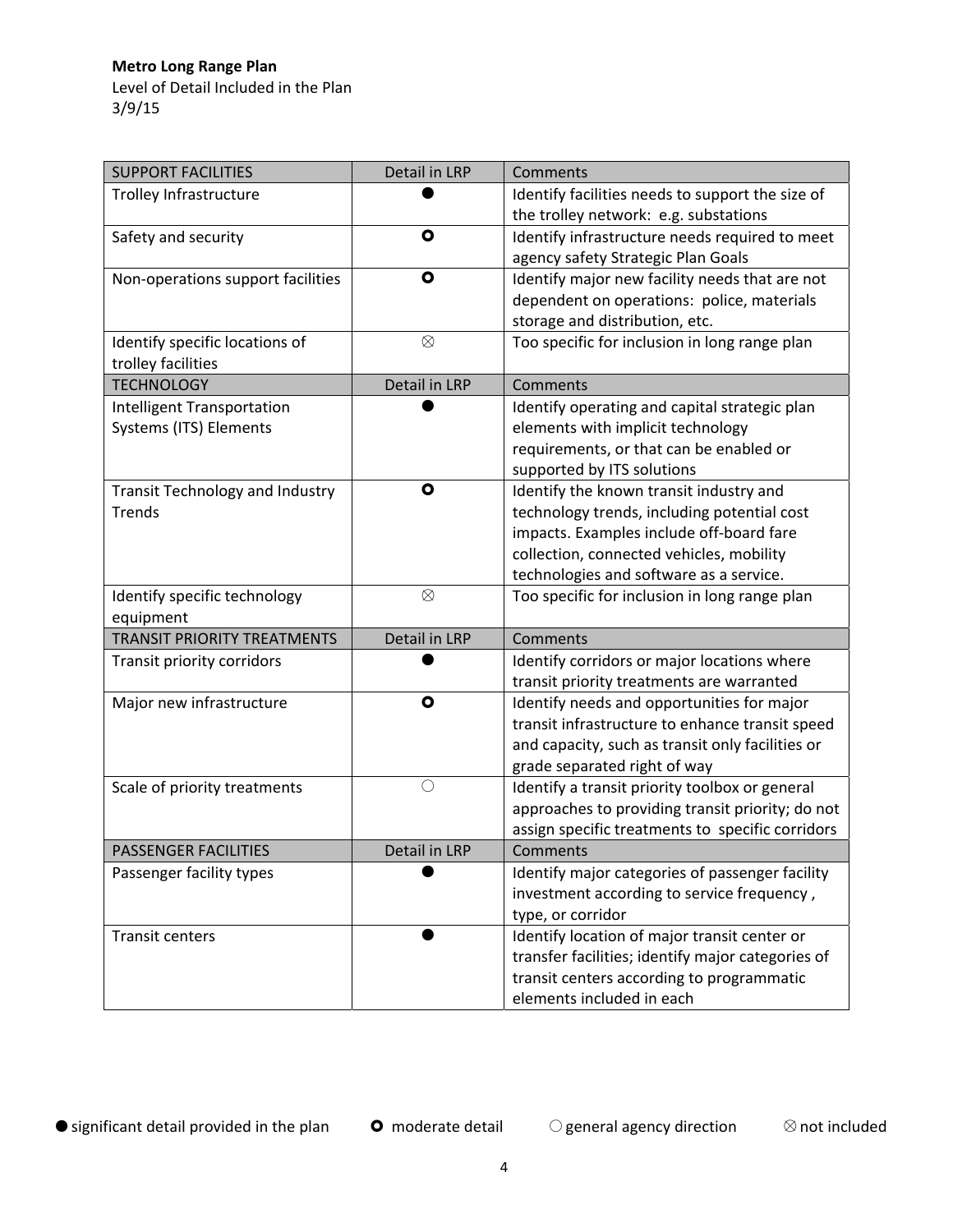Level of Detail Included in the Plan 3/9/15

| LAYOVER AND DRIVER COMFORT<br><b>STATIONS</b>         | Detail in LRP | Comments                                                                                                                                                                                                                                                                                    |
|-------------------------------------------------------|---------------|---------------------------------------------------------------------------------------------------------------------------------------------------------------------------------------------------------------------------------------------------------------------------------------------|
| Off-street layover                                    |               | Identify general location and size requirements<br>of major off-street layover facilities; timing for<br>implementation                                                                                                                                                                     |
| On-street layover locations                           | $\bigcirc$    | Identify conditions where new on-street<br>layover would be required                                                                                                                                                                                                                        |
| On-street layover improvements                        | $\bigcirc$    | Identify capital investment required for<br>existing or new on-street layover facilities:<br>comfort stations, lighting improvements,<br>pavement improvements                                                                                                                              |
| Identify specific sites for off<br>street layover     | $\otimes$     | Too specific for inclusion in long range plan                                                                                                                                                                                                                                               |
| PARK-AND-RIDE LOTS                                    | Detail in LRP | Comments                                                                                                                                                                                                                                                                                    |
| New Park-and-Ride lots                                |               | Identify quantity of new Park-and-Ride stalls<br>required to support the service structure and<br>development patterns, or identify a<br>percentage increase in Park-and-Ride capacity<br>necessary to meet service structure;<br>distinguish between new permanent lots and<br>leased lots |
| Park-and-Ride locations                               | $\bullet$     | Identify types of areas (land use density, road<br>network, etc.) that best support future Park-<br>and-Ride locations                                                                                                                                                                      |
| Programmatic elements                                 | $\bigcirc$    | Develop a program for a prototypical Park-<br>and-Ride lot: quantity of spaces,<br>structured/surface parking, transfer facilities,<br>ancillary program elements                                                                                                                           |
| Park-and-Ride demand<br>management strategies         | $\bigcirc$    | Provide general direction on conditions that<br>would support charging for Park-and-Ride use<br>or instituting other strategies to manage Park-<br>and-Ride demand/use                                                                                                                      |
| Identify specific sites for new<br>Park-and-Ride lots | $\otimes$     | Too specific for inclusion in long range plan                                                                                                                                                                                                                                               |
| PEDESTRIAN AND BICYCLE<br><b>ACCESS</b>               | Detail in LRP | Comments                                                                                                                                                                                                                                                                                    |
| Infrastructure requirements                           | $\bigcirc$    | Identify the agency's role in providing or<br>supporting pedestrian/bicycle infrastructure<br>and conditions under which such investment is<br>warranted                                                                                                                                    |
| Identify specific bicycle or<br>pedestrian facilities | $\otimes$     | Too specific for inclusion in long range plan                                                                                                                                                                                                                                               |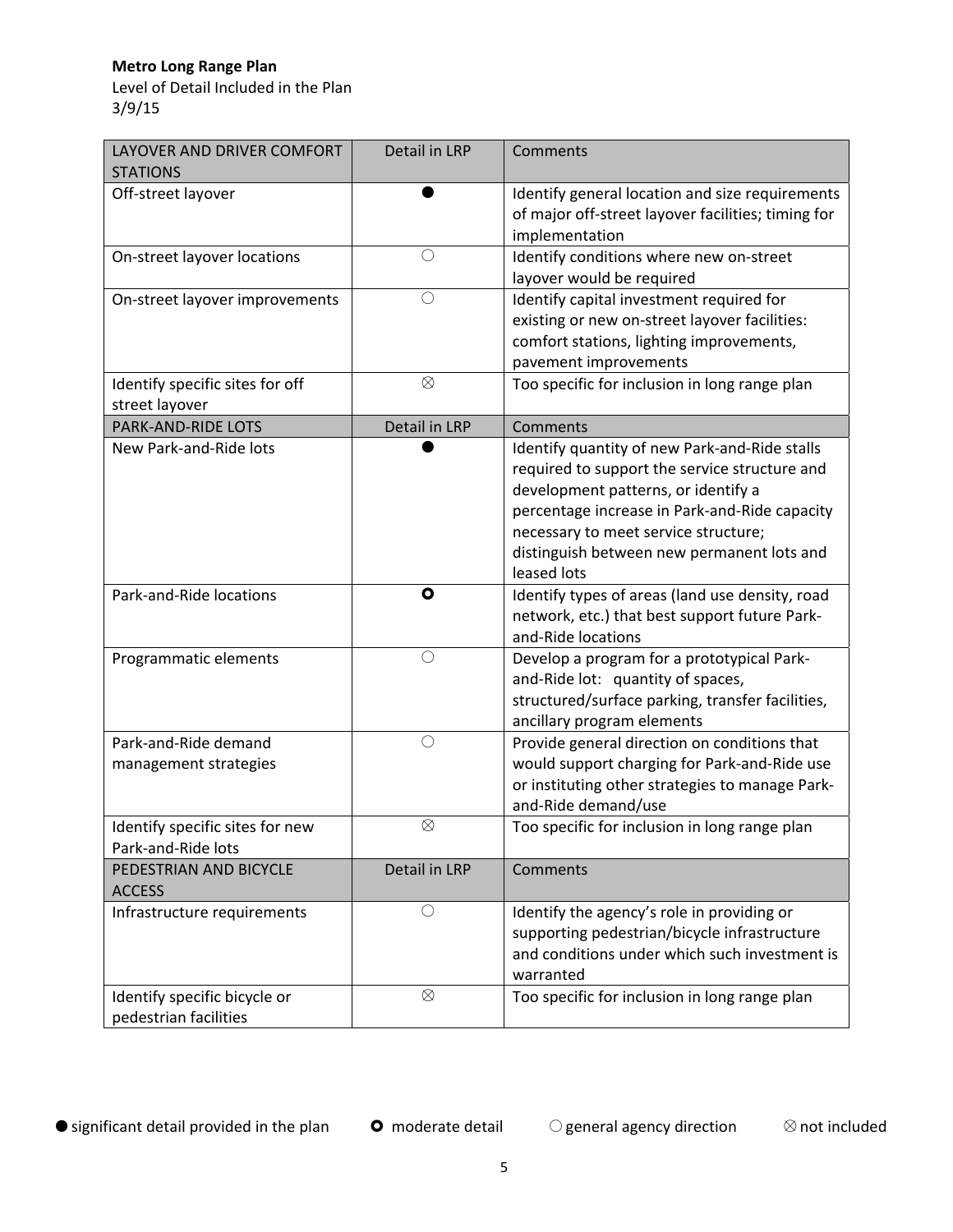Level of Detail Included in the Plan 3/9/15

#### FINANCE

**CONNECTIONS:** The long range plan will identify the financial requirements necessary to achieve the service and capital vision.

**ACCOUNTABILITY:** Even with a continued focus on delivering cost efficient services, the service and capital elements of the long range plan are expected to exceed Metro's current financial capacity. The long range plan will identify the funding gap, and potential funding sources and cost saving measures that will help realize King County's the vision for public transportation.

PARTNERSHIPS: In order to meet constrained funding, and to further cost-effective program delivery, the long range plan will identify implementation opportunities with other local jurisdictions.

| <b>FINANCIAL CAPACITY</b> | Detail in LRP | Comments                                                                                                                                                                                                                                                                                                  |
|---------------------------|---------------|-----------------------------------------------------------------------------------------------------------------------------------------------------------------------------------------------------------------------------------------------------------------------------------------------------------|
| Overall cost              |               | Describe the overall cost of preferred service<br>network and supporting capital facilities;<br>include costs to maintain existing facilities in a<br>state of good repair; develop agency's<br>transportation vision to a sufficient level to<br>identify costs associated with major new<br>initiatives |
| Funding gap               |               | Describe the gap between existing revenue<br>sources and the estimated cost of the<br>preferred service network and supporting<br>capital facilities                                                                                                                                                      |
| New revenue sources       | O             | Identify potential new funding sources and<br>cost savings measures                                                                                                                                                                                                                                       |

 $\bullet$  significant detail provided in the plan  $\bullet$  moderate detail  $\bullet$  general agency direction  $\bullet$  not included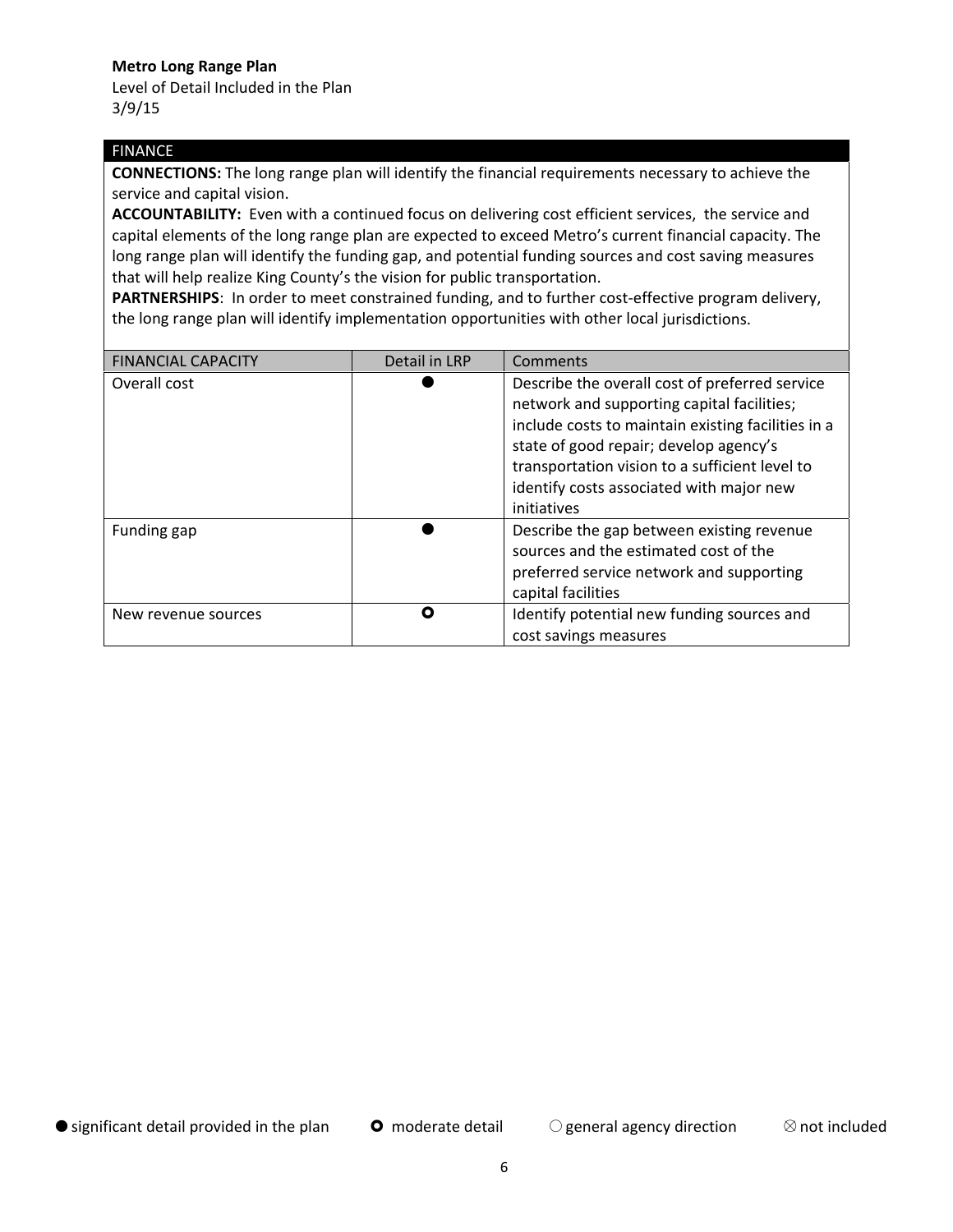

### Initial Concept Development Framework

**Frequent:** <sup>&</sup>gt; <sup>4</sup> buses/hr for <sup>20</sup> hr/day **Express/Peak:** <sup>4</sup> buses/hr peak, 2buses/hr off‐peak for <sup>15</sup> hr/day **Local:** <sup>2</sup> buses/hr for <sup>18</sup> hr/day

**\***Existing frequent and express services do not all meet future standards

King County Metro Long Range Public Transportation Plan 1 4/14/2015